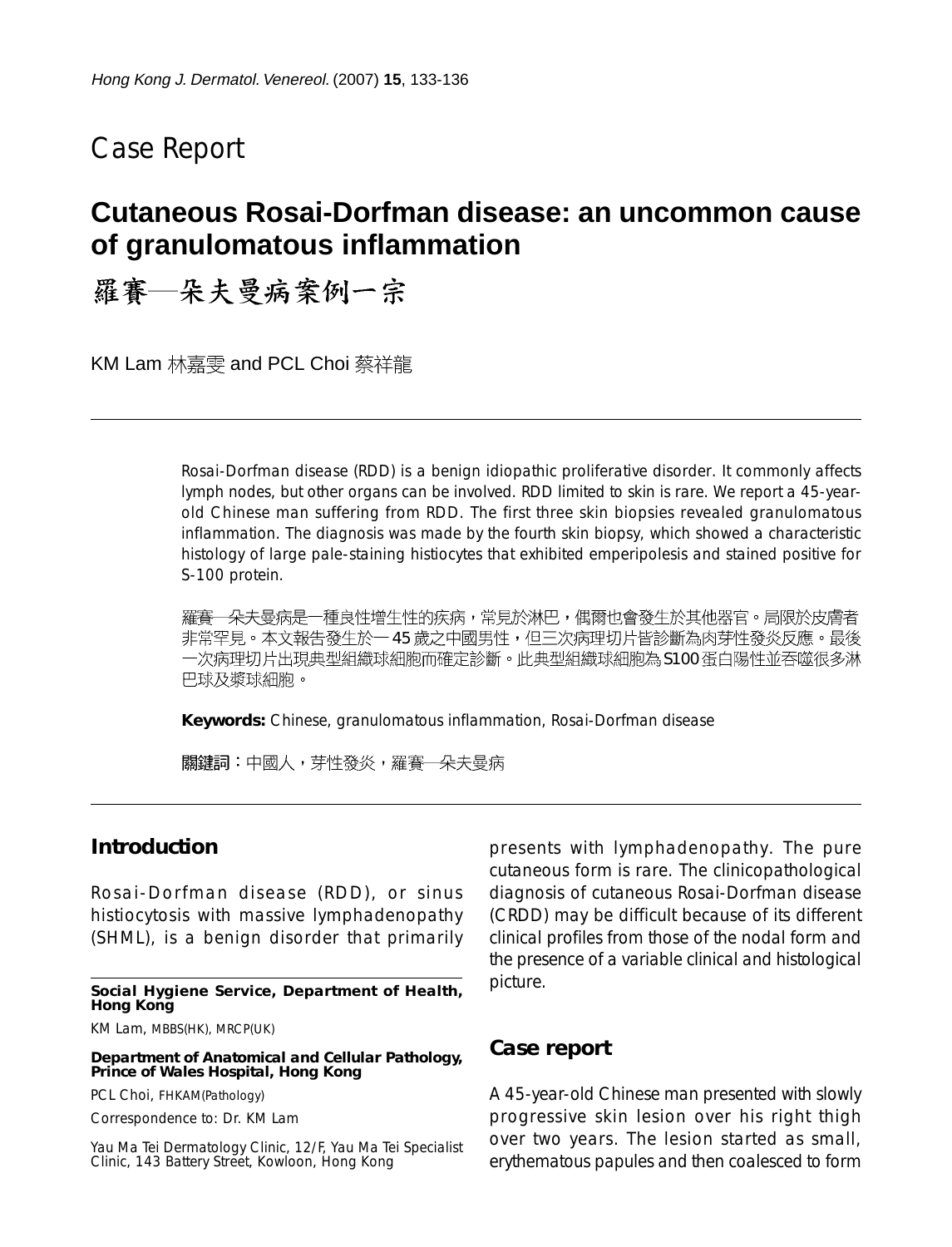a confluent plaque with satellite papules. He complained of occasional itch with no systemic upset. Physical examination showed a brownish plaque measuring 10 x 11 cm over right thigh with surrounding satellite lesions (Figure 1). There was no inguinal or cervical lymph node and no organomegaly. The differential diagnoses included granulomatous inflammation, tertiary syphilis, vasculitis, cutaneous lymphoma or lymphocytic infiltration and cutaneous histiocytoses.

An incisional skin biopsy was performed on the right thigh. It revealed granulomatous inflammation. There was basket weave cornified layer with relatively intact epidermis and papillary dermis. At mid and deep dermis, there was nodular infiltration by mixed inflammatory cells with pale and dark zones in focal sclerotic stroma. The pale zone contained mainly histiocytes while the dark zone contained lymphocytes and plasma cells (Figures 2 and 3). Neutrophils and eosinophils were also apparent. Ziehl Neelsen, Wade Fite, Warthin Starry and Grocott stains did not demonstrate microorganisms. Perl and VK stain did not demonstrate Michaelis-Gutmann body. CD3 and L26 stains showed reactive pattern. Kappa and lambda stains did not show light chain restriction. S100 protein stain was positive for some large histiocytes, a few with features suggestive of emperipolesis (Figure 4). T-cell rearrangement PCR assay was negative. Tuberculosis-PCR, tuberculosis and fungal culture were negative. The findings were compatible with the diagnosis of Rosai-Dorfman disease.

#### **Discussion**

RDD is a benign proliferative disorder of histiocytes. It was first described in 1965 and recognised as a clinicopathological entity by Rosai and Dorfman in 1969 with severely enlarged cervical lymph nodes infiltrated by large histiocytes exhibiting cytophagocytosis.<sup>1</sup>It commonly presents as massive, painless, bilateral cervical lymphadenopathy with fever, leukocytosis,



**Figure 1.** Clusters of brownish papules and nodules forming a plaque of 10 x 11 cm over right thigh with surrounding satellite lesions.



**Figure 2.** Low magnification showed nodular mid and deep dermal infiltration with light and dark zones (H&E x 20).



**Figure 3.** High magnification showed mixed inflammatory infiltrate rich in plasma cells. There were some large cells with vesicular nuclei and conspicuous nucleoli admixed with the infiltrate (H&E x 400).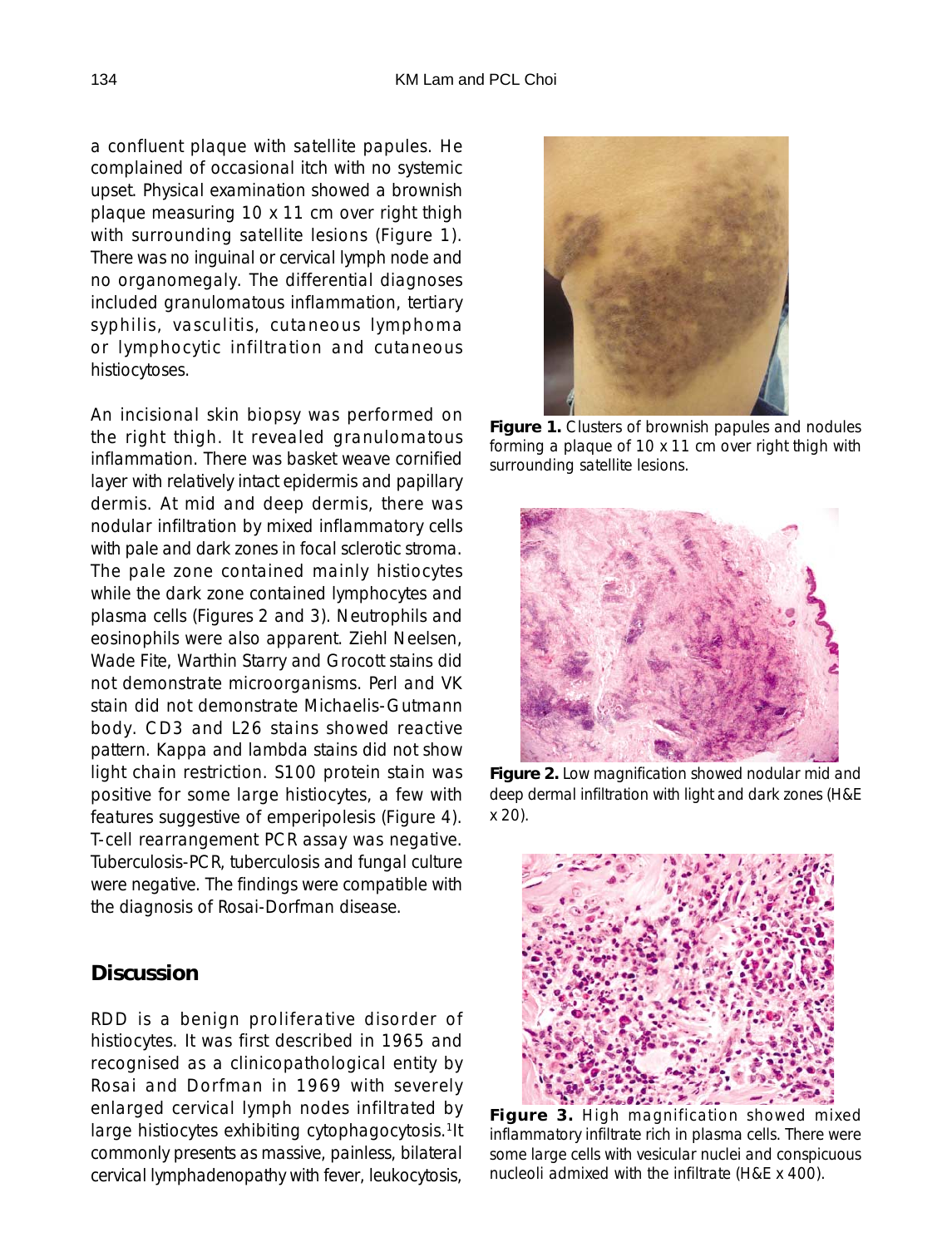

**Figure 4.** S100 protein stain highlighted the Rosai-Dorfman cells with emperipolesis (S100 protein x 600).

anaemia, polyclonal hyperglobulinaemia, and increased erythrocyte sedimentation rate. It is previously known as sinus histiocytosis with massive lymphadenopathy (SHML). However, it is found that lymph nodes are not always involved. Up to 15% of patients present with extranodal disease only, 57% with lymph node involvement only and 28% with both nodal and extranodal disease.2 The most common extranodal sites are skin and upper respiratory tract. Rosai-Dorfman disease has marked predilection for the first and second decades of life, with slight male predominance (Male: Female  $= 1.4:1$ ). It is more commonly seen in Africans.<sup>2</sup>

Cutaneous RDD is rare, accounting for 3% of reported RDD cases.3 In previous series of cutaneous RDD, the age of onset is older (mean age: 46-year-old) with a slight female preponderance (male to female ratio is 1:1.7).4 Brenn et al analysed the ethnic background for cutaneous RDD and found a significant white and Asian predominance (white:Asian:black =  $8:7:3$ ).<sup>5</sup> In addition, systemic symptoms like fever, malaise, cervical lymphadenopathy, haematological and immunological abnormalities are commonly seen in systemic RDD but are only rarely seen in cutaneous RDD.2 In systemic RDD, orbital involvement occurs in 12% of patients and it may manifest years before lymphadenopathy.<sup>6</sup> Despite uveitis was found in several reports of cutaneous RDD, it might represent systemic RDD with skin and orbital involvement rather than true cutaneous RDD.

The clinical features of cutaneous RDD are variable and non specific. The cutaneous lesion may be solitary or multiple. It may present as papules, nodules or plaques, or as a combination of these.<sup>7</sup> The most common presentation is the confluence of a cluster of papules or nodules to form a verrucous plaque with surrounding satellite lesions as that shown in this case. The usual features are skin discolouration and lack of obvious epidermal change. It may mimic other skin diseases like acne conglobata, rosacea, sarcoidosis, ruptured epidermal cyst, deep fungal infection, tuberculosis cutis, other histiocytoses, vasculitis, pyogenic granuloma, dermatofibroma or dermatofibrosarcoma protuberans, inflammatory pseudotumour of soft tissues or lymphoma cutis. The face is the most commonly affected site, otherwise there is no clear predilection for other specific body areas.8

Histologically, a dense histiocytic infiltrate is accompanied by a background infiltrate of lymphocytes and plasma cells. The large histiocytic cells, also called Rosai-Dorfman cells (RD cells), have indistinct borders, abundant amorphous cytoplasm, and a large vesicular nucleus with prominent nucleoli. The RD cells uniquely express the monocyte/macrophage markers such as lysozyme, Mac-387 and CD68, as well as the dendritic/Langerhans cell marker S-100.4 The S-100 positivity allows us to exclude the possibilities of the inflammatory pseudotumour and other cutaneous histiocytoses. The cytoplasm and nuclei of the histiocytes stain strongly positive for S-100 protein but the inflammatory cells within the cytoplasm of the histiocytes remain unstained with S-100 protein and are surrounded by a clear halo. Therefore, it enhances the identification of emperipolesis and helps to confirm the diagnosis.<sup>8</sup>